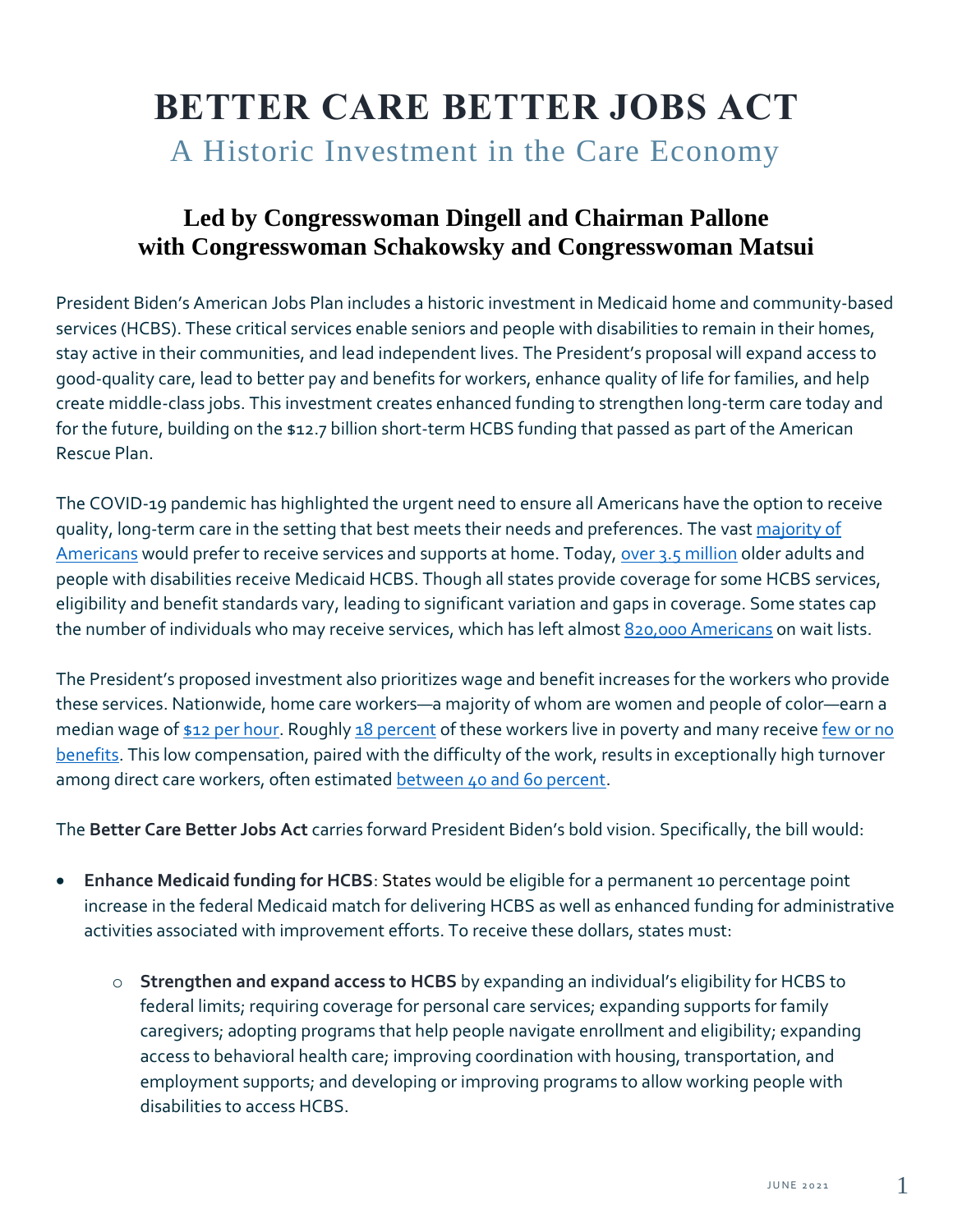- o **Strengthen and expand the HCBS workforce** by addressing HCBS payment rates to promote recruitment and retention of direct care workers; regularly updating HCBS payment rates with public input; passing rate increases through to direct care workers to increase wages; and updating and developing training opportunities for this workforce as well as family caregivers.
- o **Show improvement over time** by demonstrating improved availability of services; reduced disparities in accessing and using HCBS; evidence of competitive wages and benefits for workers; and increases in HCBS spending.
- o **Comply with a strong maintenance of effort** for HCBS eligibility and benefit standards to ensure that additional federal dollars go towards growing and improving HCBS programs.
- **Encourage innovative models that benefit direct care workers and care recipients:** Provide additional incentives to help states build HCBS workforce programs that register direct care workers; help connect them to seniors and people with disabilities seeking care; facilitate coordination between the state and direct care workers; support care safety and quality; and help workers organize, among other functions.
- **Support quality and accountability:** Provide funding to the Centers for Medicare & Medicaid Services to carry out the bill's programs; conduct oversight and monitoring; and offer technical assistance to states participating in the funding opportunities described above. Additionally, participating states would be required to establish state HCBS ombudsman programs to support care quality. The bill would also require all state Medicaid programs to adopt HCBS quality measures.
- **Facilitate state planning:** Provide funding for states to develop HCBS infrastructure improvement plans with public input, to outline how they would expand access to HCBS, strengthen the workforce, and meet requirements tied to increased federal Medicaid funding. States would be required to develop these plans in order to receive enhanced federal Medicaid funding for HCBS.
- **Permanent spousal impoverishment protections**: Permanently authorize protections against impoverishment for individuals whose spouses are receiving Medicaid HCBS.
- **Make Permanent Money Follows the Person:** Make the Money Follows the Person Rebalancing Demonstration permanent.

**Cosponsors:** Representative Debbie Dingell, Chairman Frank Pallone, Jr., Representative Jan Schakowsky, and Representative Doris Matsui

**Supporting Organizations:** Allies for Independence, Association of Assistive Technology Act Programs (ATAP), Easterseals, Gerontological Society of America, Indiana Association for Home and Hospice Care, Indivisible, Kentucky Home Care Association, Justice in Aging, Little Lobbyists, National Council on Independent Living (NCIL), National Academy of Elder Law Attorneys, National Council on Aging (NCOA), National Domestic Workers Alliance (NDWA), SEIU, Social Security Works, The Arc, United Cerebral Palsy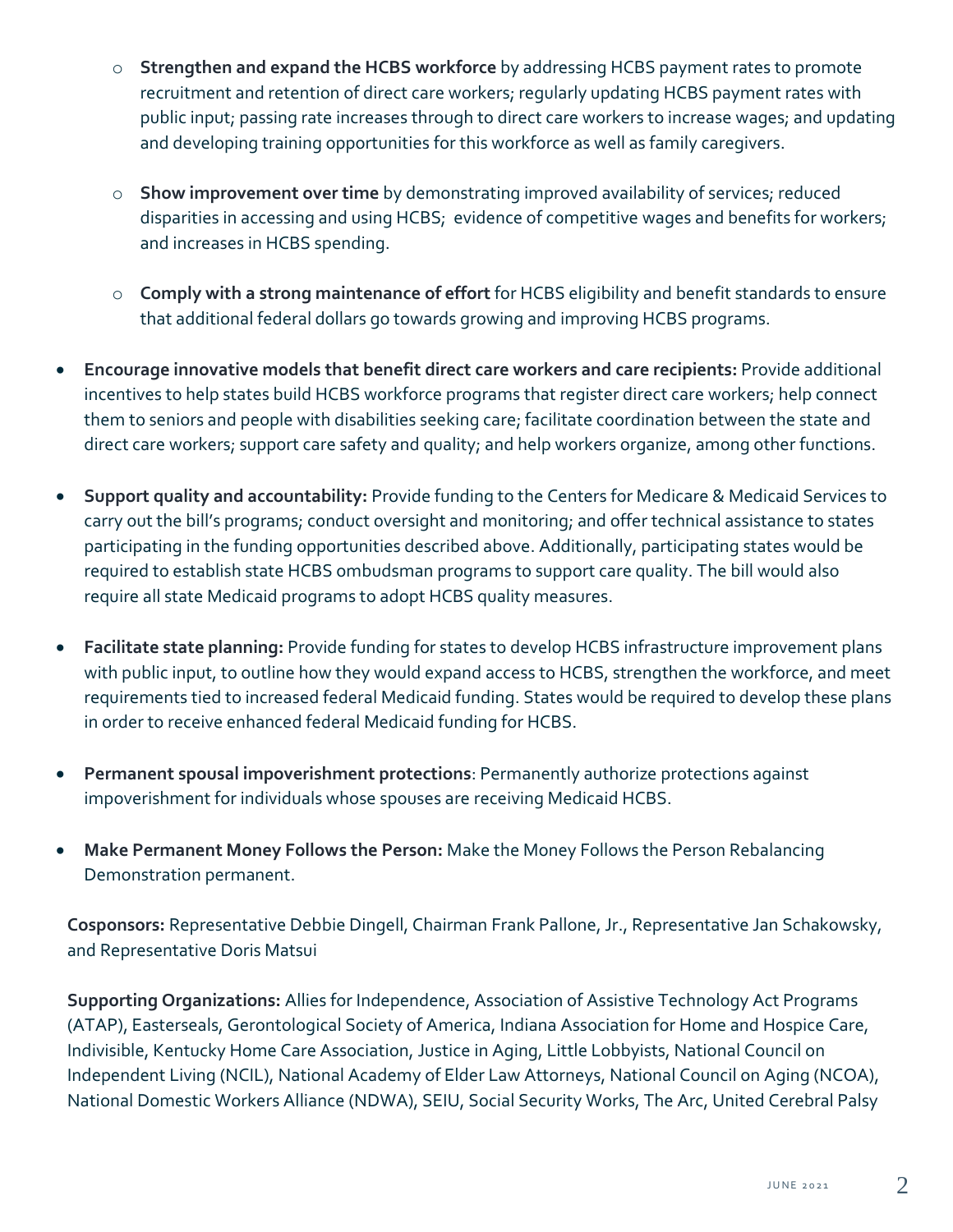## Section-by-Section:

#### **Section 1. Short Title and Table of Contents**

**Section 2. Definitions.** Includes definitions for terms relevant to the bill, such as direct care workers and home- and community-based services (HCBS).

#### **Title I – Expanding Access to Medicaid Home- and Community-Based Services**

**Section 101. HCBS Infrastructure Improvement Planning Grants.** Provides \$100 million for states to develop plans to expand access to Medicaid HCBS and strengthen the HCBS workforce. As a part of these plans, states would be required to report on the state's existing HCBS landscape and describe how they will address gaps and disparities in access and utilization. Such plans would be developed with input from stakeholders through a public notice and comment process. During the planning period, states would continue to receive the level of enhanced federal funding for HCBS provided through the American Rescue Plan. States receiving planning grants must comply with a maintenance of effort that restricts them from reducing eligibility or benefit standards for HCBS.

**Section 102. HCBS Infrastructure Improvement Program.** Provides states with a 10 percentage point increase in the Medicaid Federal Medical Assistance Percentage (FMAP) for HCBS and an enhanced federal match of 80 percent for administrative activities associated with improving HCBS programs. To receive this enhanced match, states would be required to:

#### Strengthen and expand access to HCBS:

- Address access barriers and disparities in access or HCBS utilization;
- Expand financial eligibility criteria for HCBS to the federal limit;
- Cover personal care services;
- Facilitate access through the adoption of "no wrong door" enrollment systems, use of presumptive eligibility, and improvement of outreach and education efforts;
- Expand supports for family caregivers, including respite care;
- Develop or improve programs to allow working people with disabilities to access HCBS; and
- Expand access to behavioral health services and coordination with employment, housing, and transportation supports.

#### Strengthen and expand the HCBS workforce:

- Address insufficient payment rates for HCBS to promote access and improve workforce recruitment and retention;
- Update HCBS payment rates every two years through a transparent process with input from stakeholders;
- Ensure increases in HCBS rates are passed through to workers to improve compensation for direct care workers;
- Ensure rates are incorporated into managed care arrangements; and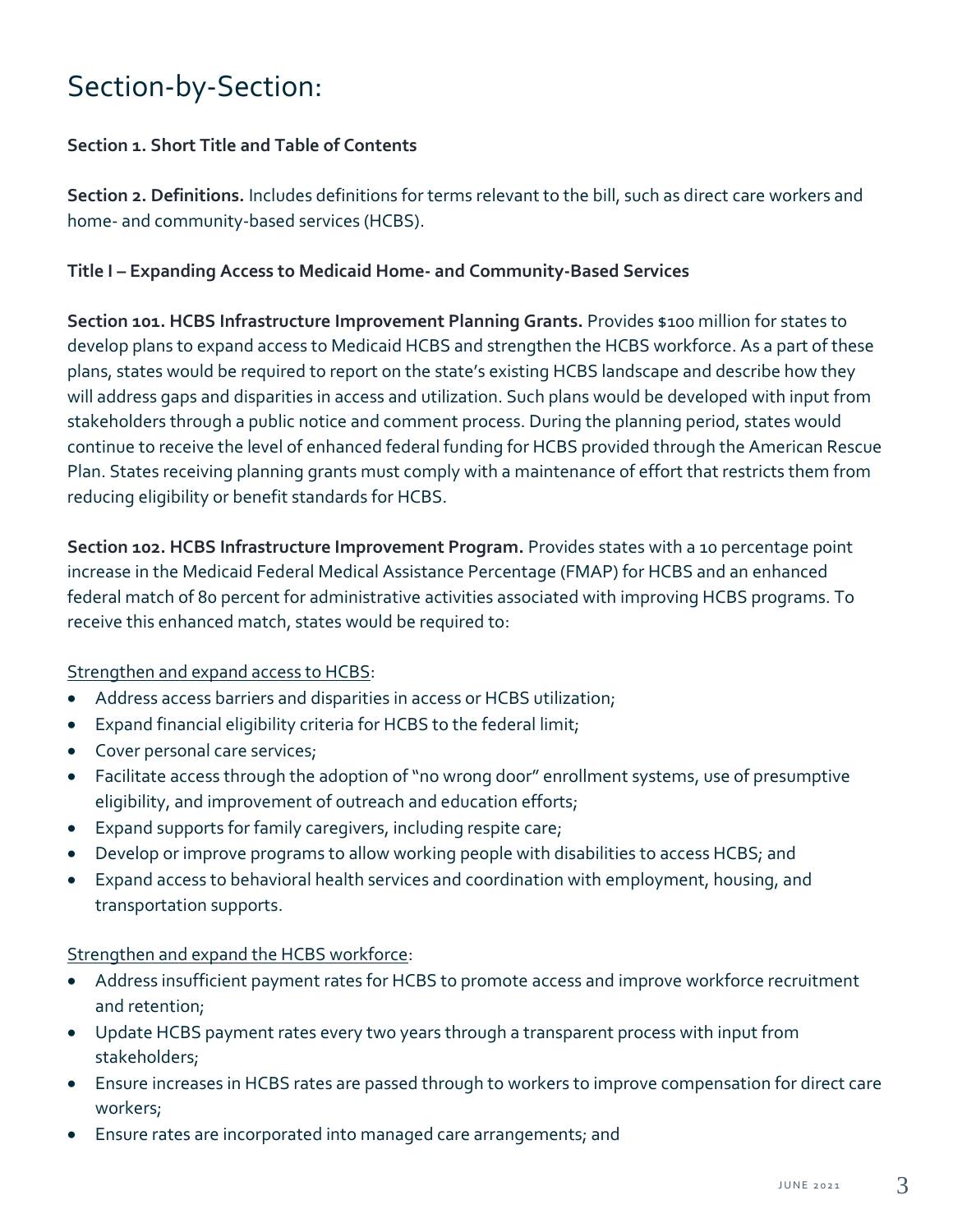• Update, develop, and adopt qualification standards and training opportunities for direct care workers and family caregivers.

Comply with a maintenance of effort requirement that prohibit them from reducing HCBS benefits or restricting eligibility. Beginning in FY 2029, states would have the flexibility to modify such standards if they comply with certain guardrails and receive federal approval.

States may receive an additional 2 percentage point FMAP increase for HCBS for one year if they establish certain models for the delivery of self-directed care. States could establish these programs either directly or by contracting with non-profit entities. Such programs would:

- Register qualified direct care workers and connect beneficiaries with providers;
- Recruit independent providers and train them and beneficiaries on self-directed care;
- Ensure safety and quality of care, such as by conducting background checks;
- Facilitate communication and coordination between the state and HCBS direct care workers, including for matters of public health;
- Support beneficiary hiring of independent providers of HCBS;
- Where applicable, support beneficiaries who wish to hire a caregiver who is a family member or a person with whom they have an existing relationship to provide care; and
- Ensure that program policies and procedures allow for cooperation with labor organizations where applicable in states and that programs remain neutral with regard to organizing.

To receive enhanced federal Medicaid funding for HCBS under this legislation, states must meet certain accountability and quality requirements. Specifically, they must:

- Adopt quality measures for HCBS;
- Designate a state ombudsman program for HCBS;
- Report outcomes to the federal government; and
- After seven years of receiving enhanced funding, demonstrate: increased availability of HCBS, reduced disparities in the utilization and availability of HCBS, evidence that a majority of direct care workers receive competitive wages and benefits, and at least 50 percent of long-term care spending on HCBS.

**Section 103. Reports; Technical Assistance; Other Administrative Requirements.** Requires the Secretary of the Department of Health and Human Services (HHS) to report on the implementation and outcomes of state HCBS infrastructure improvement programs to expand services and support the workforce. HHS will also provide technical assistance to states implementing these programs. The Secretary of HHS will also work with the Administrator of the Centers for Medicare & Medicaid Services (CMS) and the Secretary of Labor to issue recommendations to strengthen the HCBS workforce, including with respect to how CMS and state Medicaid programs can enforce and support the provision of competitive wages and benefits.

**Section 104. Quality Measurement and Improvement.** Requires HHS to develop and publish a recommended core set and supplemental set of HCBS quality measures for use by state Medicaid programs. In developing these measures, HHS would be required to collaborate with the Administrator of